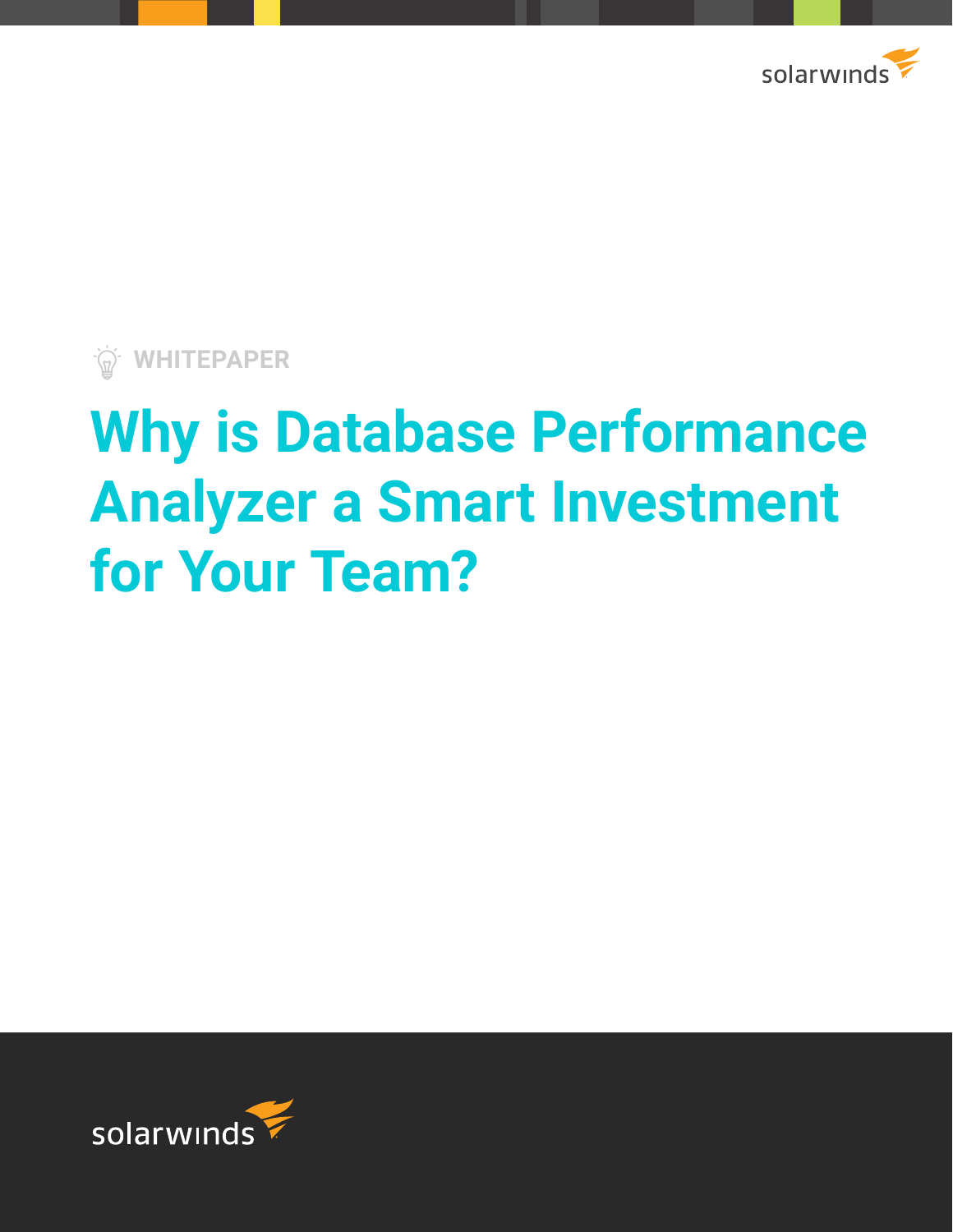

# **Why is Database Performance Analyzer a Smart Investment for Your Team?**

# FASTER APPLICATIONS – IDENTIFY WHAT IS SLOWING YOUR APPLICATIONS

*Think about the last performance problem you tried to solve: how many wasted work hours?*

An application taking more than a few seconds to respond is as good as a down application. Slow is the new down. Application performance is now mission critical. Considering about 70% of application performance problems are related to the database, it's important to equip your team with Database Performance Analyzer (DPA), the most powerful tool to analyze performance and find the root cause of slow applications. Applications can be built faster when issues are spotted earlier with DPA.

Often, when applications are slow, we find it comes down to one or two. Query Performance Analysis in DPA is designed to provide a one-click, one-view solution for answering, "Why is this query slow?" DPA brings query waits, query-level advisors, inefficient table data access, query statistics, blocking, plan changes, and resource metrics into one view, so you can quickly see exactly what's driving the bad performance.

# CONTINUAL DATABASE OPTIMIZATION BASED ON ACTUAL PRODUCTION WORKLOAD

*Are you throwing resources at performance issues?*

You can overcome many performance problems by enhancing resources, by tuning the workload, or some of both? However, as companies move workload into the cloud, those resources can become more expensive. A better, more sustainable approach would help make sure your workload is tuned, so you're scaling resources for good reasons—more processing needs of the business, not just supporting inefficiencies. DPA Table Tuning Advisors continually surfaces workload inefficiencies, placing a big "X marks the spot" to tune in your database environment.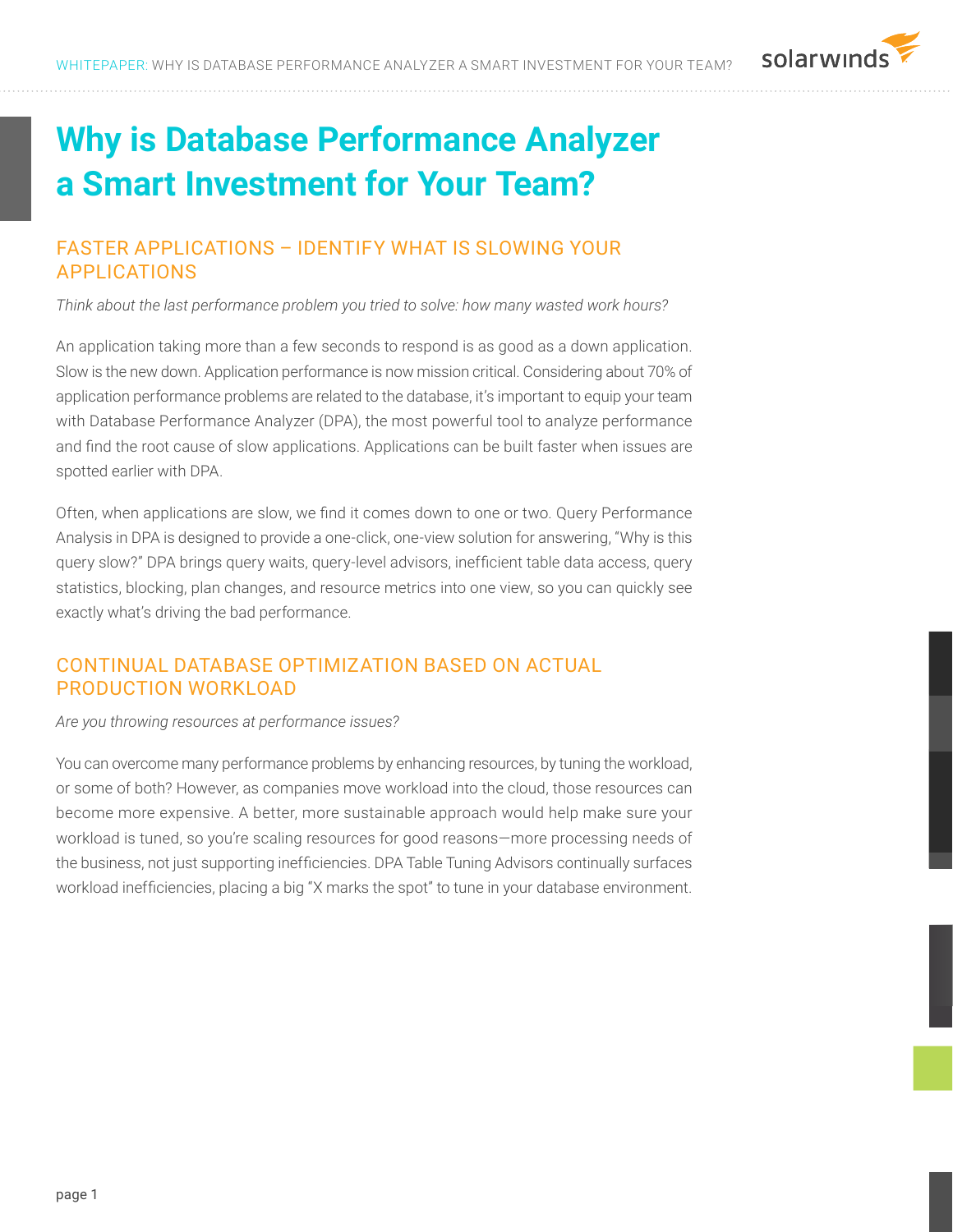#### HELPS PREVENT DOWNTIME AND QUICK PROBLEM RESOLUTION ROOT CAUSE IN TYPICALLY 3 – 4 CLICKS

*What is the cost of downtime (or a slow application) to your business, per hour?*

Identify problems before they escalate. DPA focuses on performance analysis, often identifying problems before a traditional monitoring system will show a yellow light. With baselines and anomaly detection powered by machine learning, the amount of time wasted looking at unproblematic alerts is erased because the algorithms in DPA get smarter with time. Wait time analysis, along with custom reports and alerts allow your team to stay on top of application performance. DPA helps lower the need for support and provide faster turnaround on issues.

 When an application is down, your team will be able to quickly respond to IT issues and, within typically three to four clicks, can identify most problems in a database system or in the systems supporting it. Often, customers who have been trying to find the root cause of performance issues for months, use DPA's advanced correlation capabilities to find those lurking problems in a few minutes.



*DPA's machine learning baseline and anomaly detection. DPA's machine learning baseline and anomaly detection.*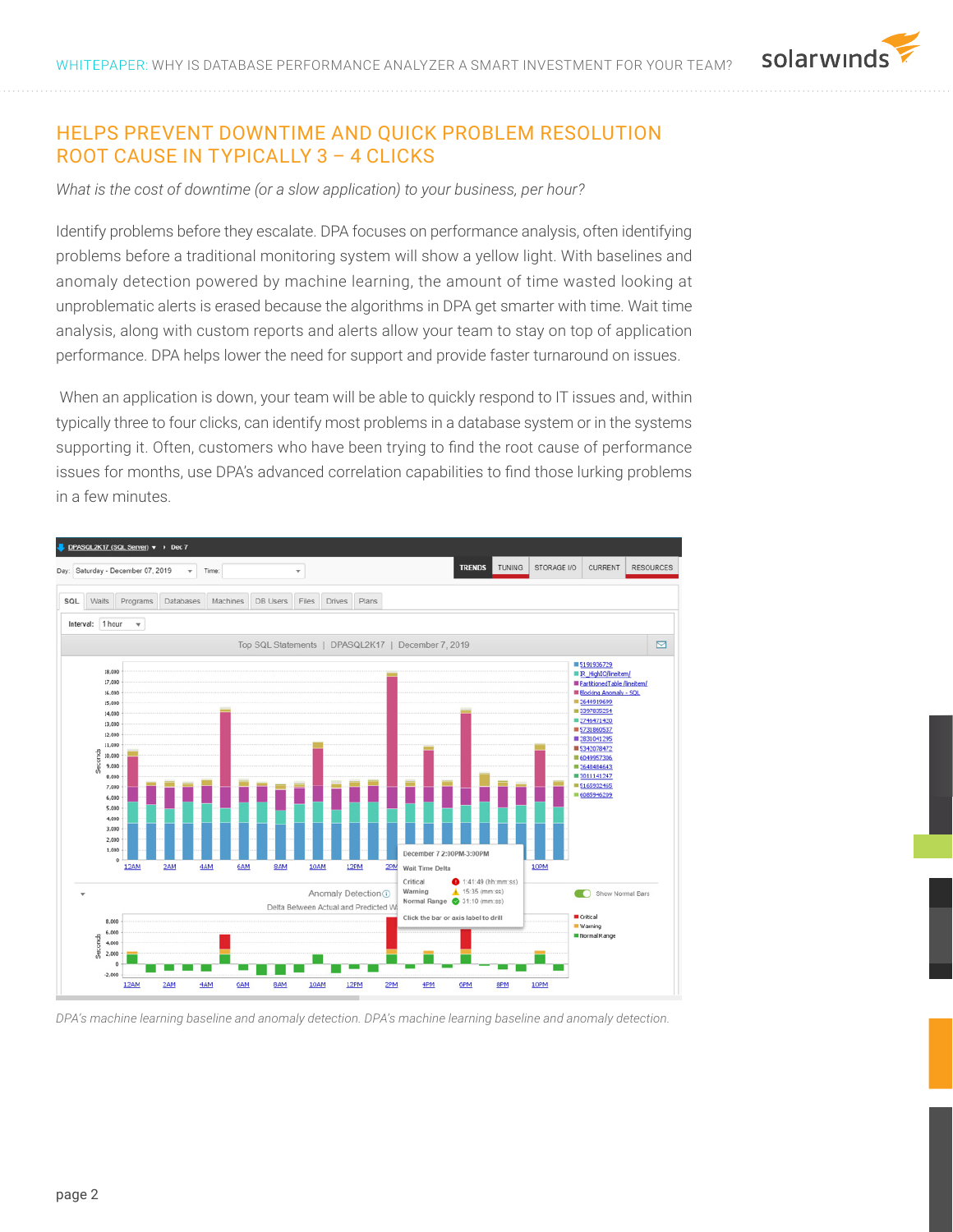#### COST OF OWNERSHIP

At \$2,045 per instance (for Oracle® SE and SQL Server®) plus 20% maintenance per year, the cost of DPA per month over three years is over \$204. *How much is your team's time worth? How many hours per month would DPA have to save your team to make it a worthwhile investment*?

#### COMPLEMENTARY TO TRADITIONAL MONITORING TOOLS

*How many hours does your team spend trying to find the root cause of problems across tools?*

DPA isn't a traditional monitoring tool. It's an advanced performance analysis tool with a unique approach: Multi-Dimensional Performance Analysis™, an evolution of the wait-time analysis methodology we pioneered. DPA is often used as a complementary solution to traditional monitoring tools (i.e., Oracle OEM or SCCM), code-centric APM tools (i.e., SolarWinds® AppOptics™), and database monitoring tools (i.e., SolarWinds Server & Application Monitor). DPA is designed to provide DBAs, DevOps pros, and developers with exceptional insight into database performance. Find, analyze, and optimize with DPA.

#### INCREASED TEAM PRODUCTIVITY

*How much time does your team spend writing each script, maintaining it, and interpreting the information?*

Alerts and reports can help make it easy for the team to stay on top of things and spend less time writing and maintaining scripts. DPA's unique approach allows the team to quickly identify what is slowing an application, and drill down to root cause in a few clicks. Multi-dimensional performance analysis does the complex work for you, presenting a simple UI to help quickly identify where trouble comes from. DBAs can support more applications and broaden their impact with the increased effectiveness they can gain from using DPA.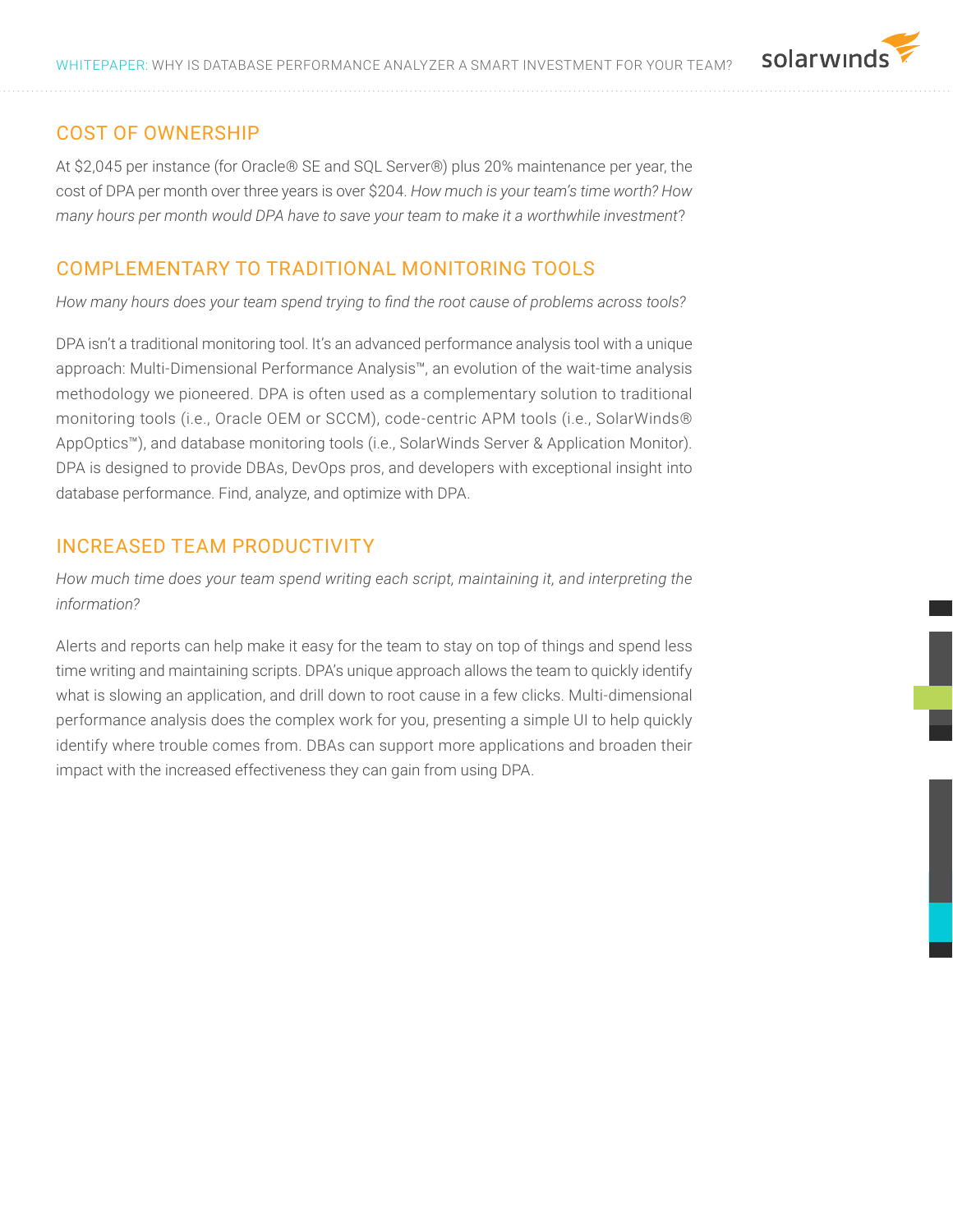# SMARTER HARDWARE INVESTMENT AND BETTER BUSINESS DECISIONS

*Should you buy SSD drives or a bigger server?*

DPA can help you understand exactly how much time applications spend reading and writing to disks, waiting for the network, waiting for CPU, or waiting in a suspended state or activity preventing it from processing, so you don't have to guess. You'll know where you need to invest to accelerate application performance—or, if no new hardware is needed, if the bottlenecks can be resolved by fixing or improving code or database/system configuration.

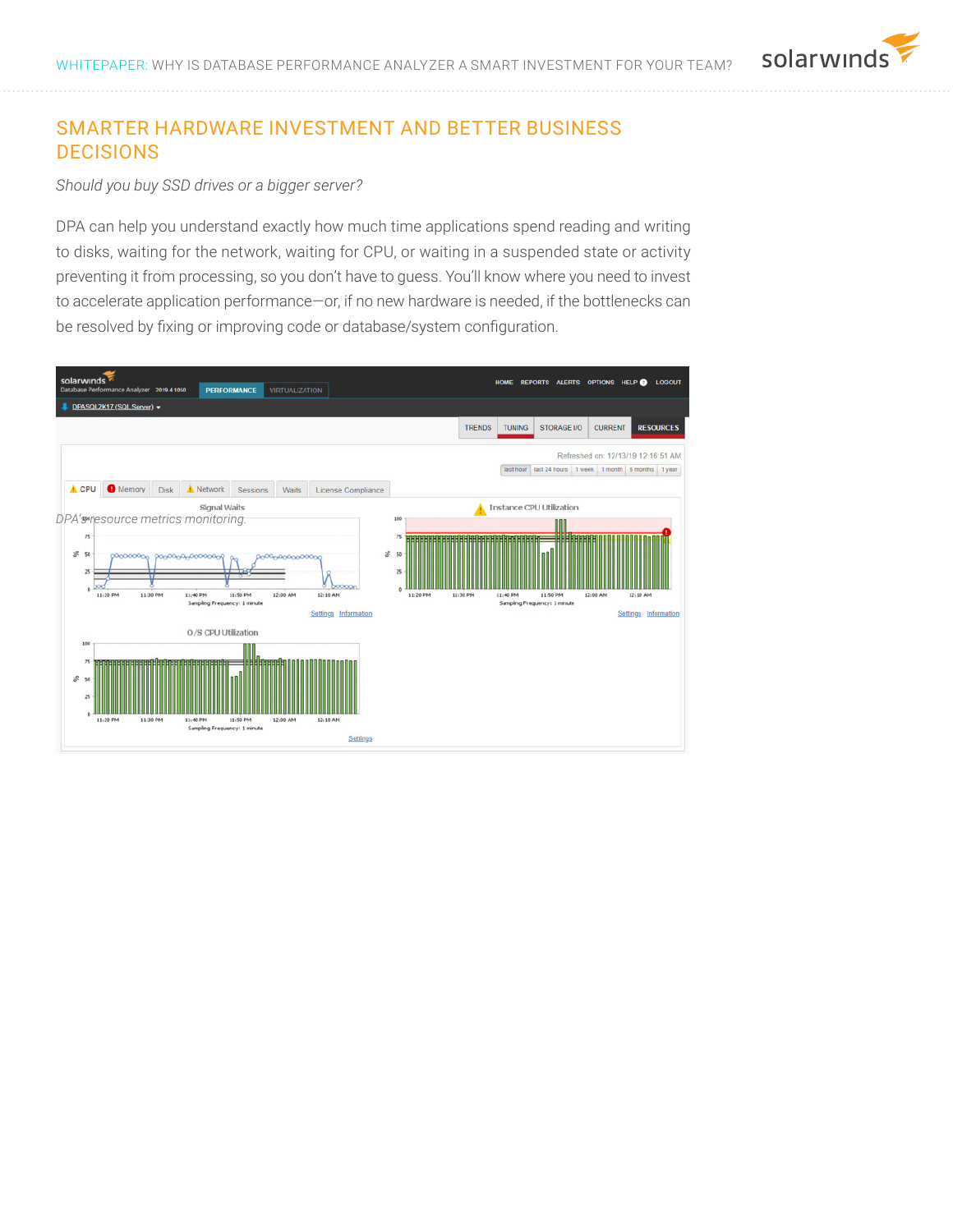# VIRTUALIZATION – SCAPEGOAT OR ROOT CAUSE?

*Get deep visibility into database instances running in VMware Virtual Machines* 

When the team is not fighting fire-drills is the best time to optimize your systems and prevent future problems. Even when your application is running well and monitoring systems show all green, there are still opportunities to improve. DPA continuously analyzes application performance and pinpoints areas that can be optimized, reducing bottlenecks and improving efficiency - which can result in considerable cost savings in the future and avoidance of performance problems or downtime.



*DPA's resource metrics monitoring.*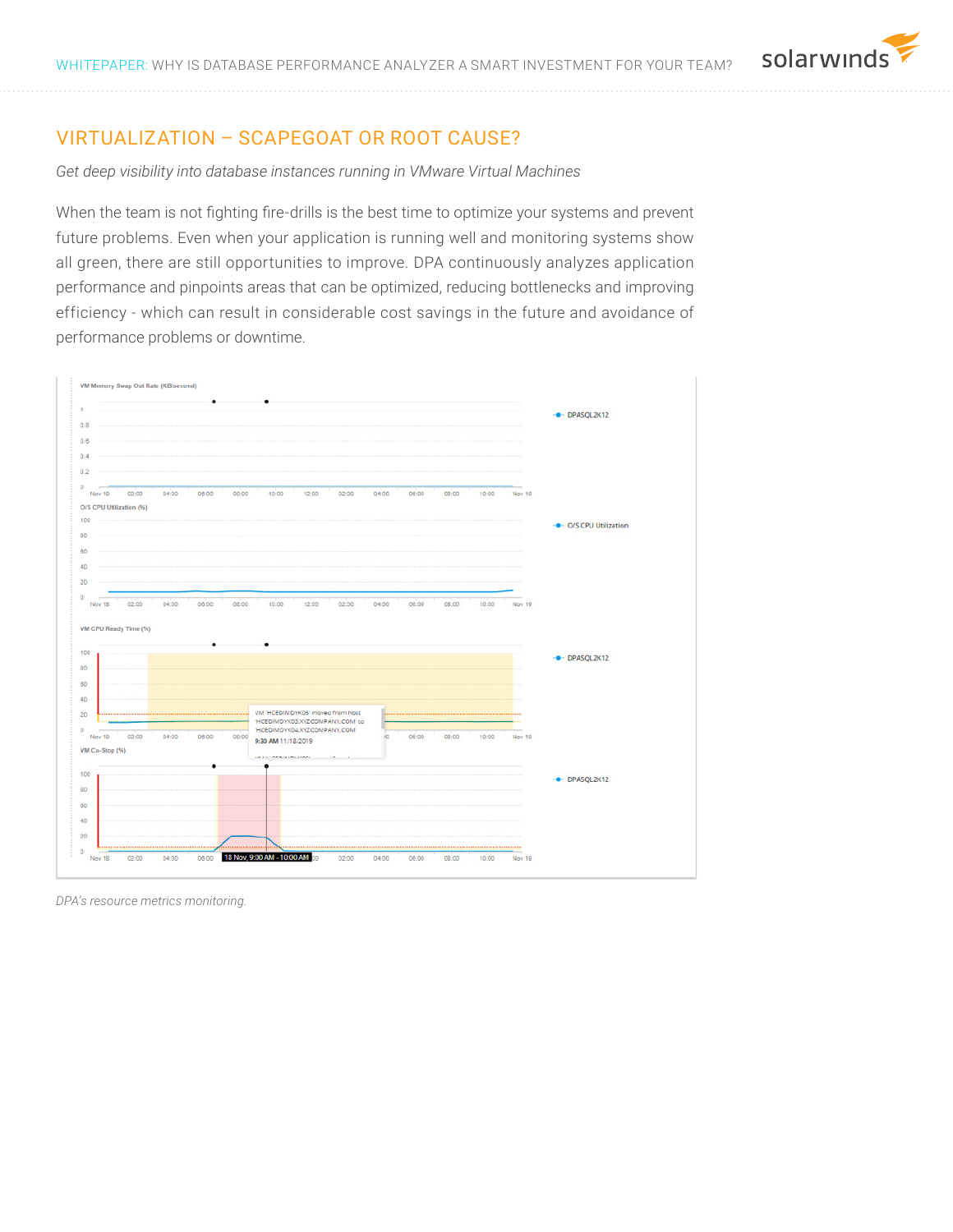

# PROACTIVE OPTIMIZATION, NOT ONLY REACTIVE TROUBLESHOOTING

*Root-cause analysis plus expert advice* 

The best time to optimize your systems and prevent future problems is when the team isn't putting out fires. Even when your application is running well and monitoring systems show all green, there are still opportunities to improve. DPA continuously analyzes application performance and pinpoints areas to be optimized, reducing bottlenecks and improving efficiency—which can result in considerable cost savings in the future and avoidance of performance problems or downtime.

The built-in tuning advisors offer expert advice and show you the expected performance improvement.



*DPA's machine learning baseline and anomaly detection.*